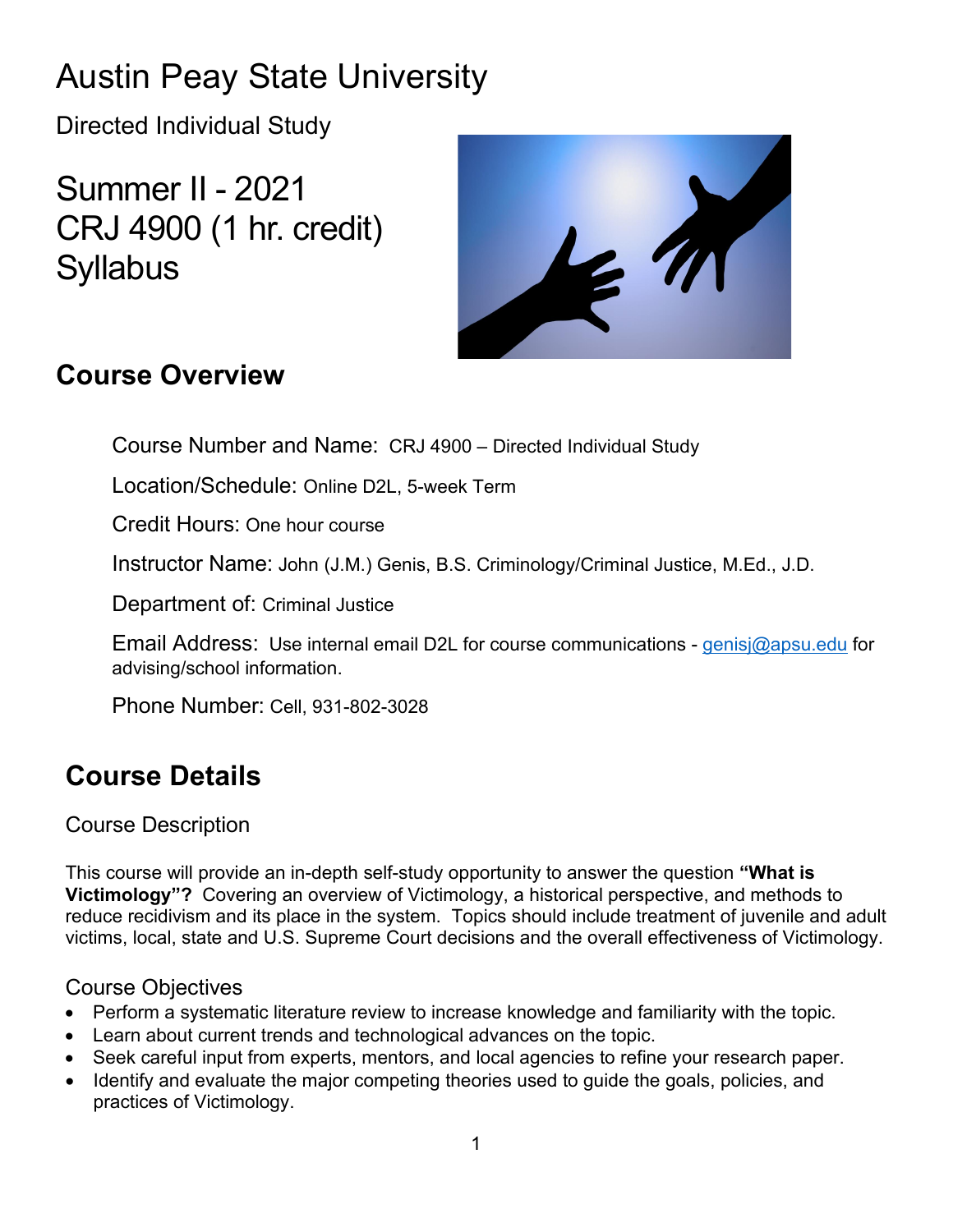- Demonstrate that changes in theories can legitimize new ways of treating and helping victims.
- Describe the characteristics of typical crime victimizations in the United States.
- Identify some of the costs associated with victimization.
- Discuss key rights held by victims.
- Develop student's own theory of Victimology to guide them as citizens, policymakers and Criminal Justice practitioners.

General Education Goals - In addition to the above objectives, the more general goals of this course are to provide the student with the following tools to help develop his or her potential.

- Development of the student's analytical thinking capabilities through comparison and contrast in the application of theories and concepts to social problems and understanding of dilemmas faced by those in the Criminal Justice profession.
- Enhancement of the student's literacy skills through assigned readings, discussions, examinations, and other requirements.
- Utilization of the historical perspective which helps with student understanding of evolutionary development and problem-solving skill development over time.
- Preparation for more advanced studies.

Course Topics

| Week One:                       | Review Course Information / print Syllabus /                                                       | Provide update of<br>student progress in    |
|---------------------------------|----------------------------------------------------------------------------------------------------|---------------------------------------------|
| Friday, July<br>$6th$ – Sunday, | Research Topic information: books, periodicals,<br>and internet. Start development of research     | Discussion Forum #1.                        |
| July 11 <sup>th</sup> 2021      | outline.                                                                                           | Progress due July $11th$                    |
| Weeks Two                       | Continue reading and researching topic. Begin                                                      | Provide update of                           |
| thru Three:                     | Seeking input from experts, mentors, and local                                                     | student progress in<br>Discussion Forum #2. |
| July $12^{\text{th}}$ -         | agencies to refine your research outline.                                                          | (copy of draft outline)                     |
| 25 <sup>th</sup>                | Identify and evaluate the major competing                                                          |                                             |
|                                 | theories used to guide the goals, policies, and                                                    | Progress due July 25 <sup>th</sup>          |
|                                 | practices of Victimology.                                                                          |                                             |
| <b>Week Four:</b>               | Begin working on 12-16-page (APA Format)                                                           | Provide update of                           |
| Monday, July                    | research paper. Continue to identify some of                                                       | student progress in<br>Discussion Forum #3. |
| 26th - Sunday                   | the costs associated with victimization / Discuss<br>key rights held by victims / Develop your own | (copy of draft paper)                       |
| August 1 <sup>st</sup>          | theory of Victimology                                                                              |                                             |
|                                 |                                                                                                    | Due: August $1st$                           |
| Week Five:                      | Coordinate, consolidate and complete your final                                                    | Provide completed                           |
| (Short week)                    | paper                                                                                              | research paper in<br><b>Assignment Box</b>  |
| Monday, Aug<br>$2nd$ - Friday,  |                                                                                                    |                                             |
| August 6th                      |                                                                                                    | Due: August $6th$                           |
|                                 |                                                                                                    |                                             |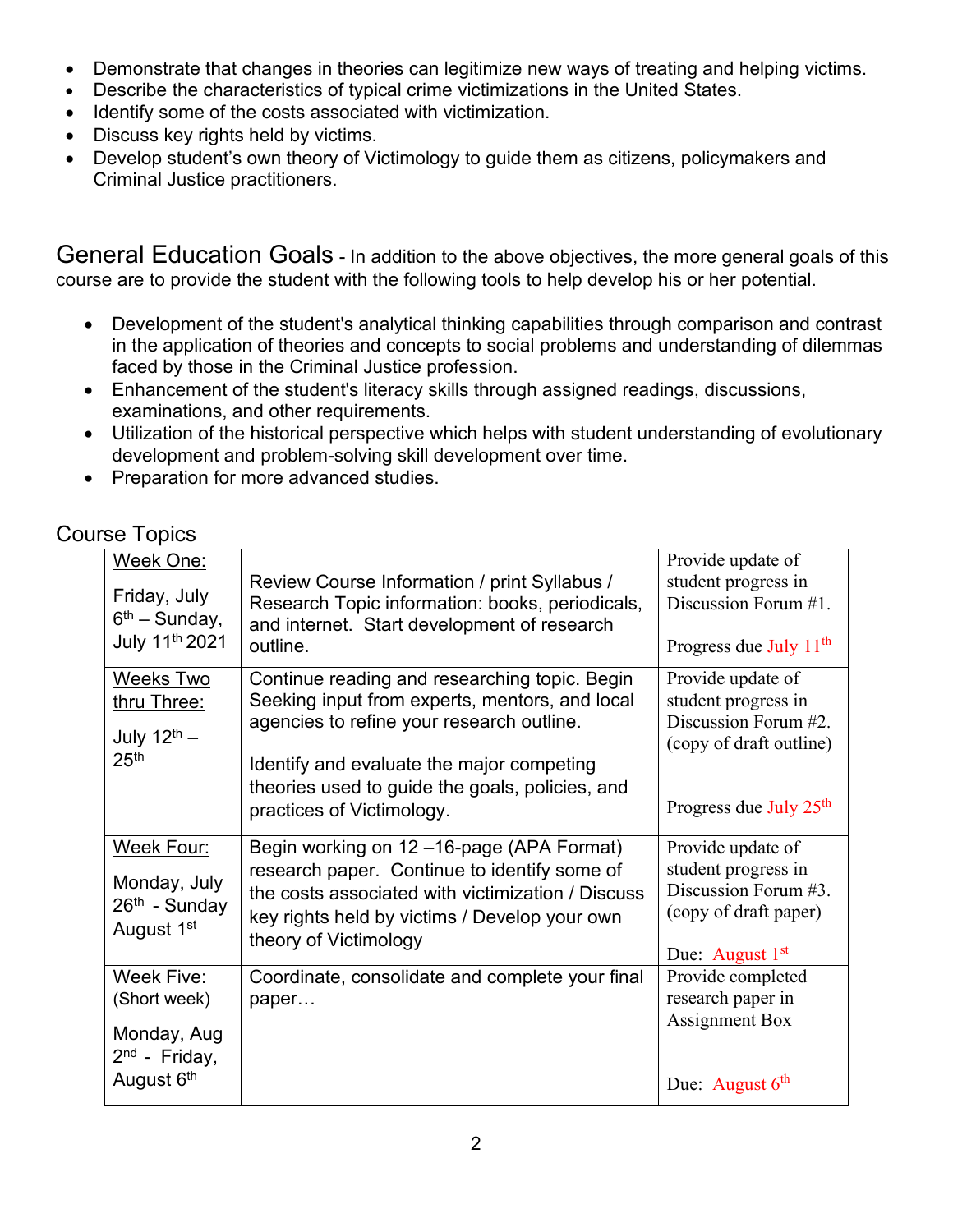## **Course Requirements**

Required Textbook: None

### Specific Course Requirements



Students are expected to actively participate in all Discussion Board assignments. Students will be evaluated by timely posting and participation in discussion boards and final research paper. All written assignments will be monitored and reviewed by the "Turnitin" validation program. 40% or more of nonoriginal work will adversely affect points awarded and be graded accordingly. Full credit is awarded for quality discussionposts and participation throughout the opened period.

Supplementary Materials Student self-study research.

## **Participation, Assessments & Grading**

Grading Procedure & Scale

|                        |                  | A=93-100 / 930-1000 points            |
|------------------------|------------------|---------------------------------------|
| <b>**Written Final</b> | 55% / 550 points | B=86-92 / 860-929 points              |
| <b>Research Paper</b>  | 45% / 450 points | C=78-85 / 780-859 points              |
| <b>**Discussions</b>   |                  | D=70-77 / 700-779 points              |
|                        |                  | F=69 and below / 699 and below points |

## **Course Rules and Policies**

### Class Participation/Attendance Policy

While this is a web-based course, students are expected to fully participate and to submit all assignments on time. If a deadline must be missed for circumstances beyond your control, prior permission of the instructor must be obtained, and arrangements made for submission of the work. Regular late submission of work will result in a reduction in the grade for the work.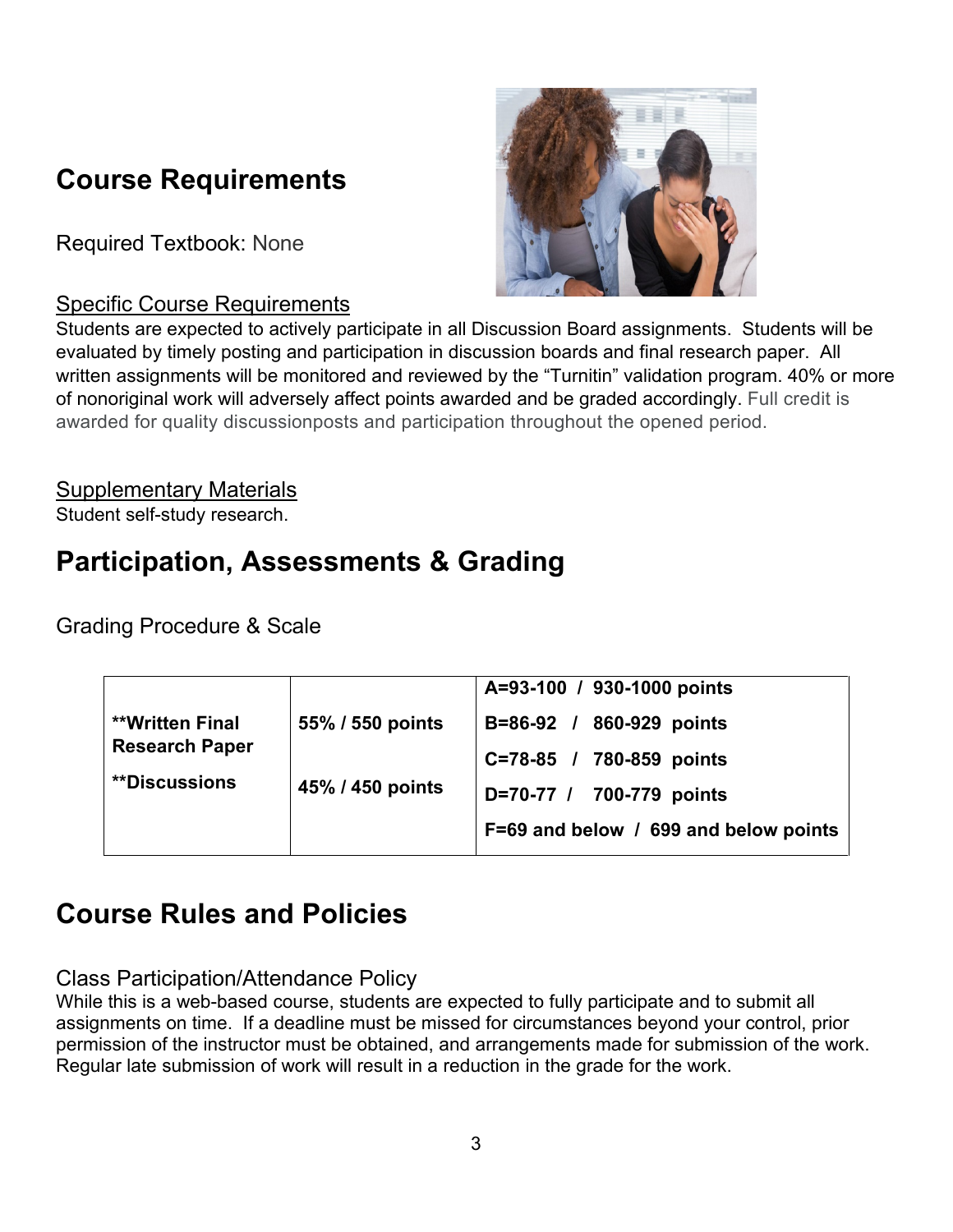### Students with Disabilities

Austin Peay State University abides by Section 504 of the Rehabilitation Act of 1973, which stipulates that no student shall be denied the benefits of an education "solely by reason of a handicap." Disabilities covered by law include, but are not limited to, learning disabilities, hearing, sight, or mobility impairments.

If you have a documented disability that may have some impact on your work in this class and for which you may require reasonable accommodations, communicate with me or Disabilities Services in Morgan University Center 114 on the Clarksville Campus, 931-221-6230, [disabilityservices@apsu.edu,](mailto:disabilityservices@apsu.edu) so that reasonable accommodations may be arranged.

### Cheating and Plagiarism

As future leaders and practitioners in criminal justice, I do not tolerate cheating and plagiarism. The department and university additionally retain a no-tolerance policy on this matter as well. Therefore, students found cheating or plagiarizing will receive a failing grade (F) for the course and may be suspended from the university. Students demonstrate their own knowledge by submitting their own work, not another person's work. All written assignments will be monitored and reviewed by the "Turnitin" validation program. 40% or more of nonoriginal work will adversely affect points awarded and be graded accordingly.

### Academic and Classroom Misconduct

Students are expected to conduct themselves appropriately at all times. Academic, classroom and on-line misconduct will not be tolerated. Students must read the "Code of Conduct" in the Student Handbook for an understanding of what will be expected of them within the academic setting.

## Additional Comments

- If you do not understand an assignment or an exercise, please give me a call or via e-mail. My goal is to help you in every way possible to understand the principles and concepts being studied.
- Again, students are expected to research all assignments and active participation makes learning much more enjoyable. It's no exaggeration when I say the success of the class depends on your participation.